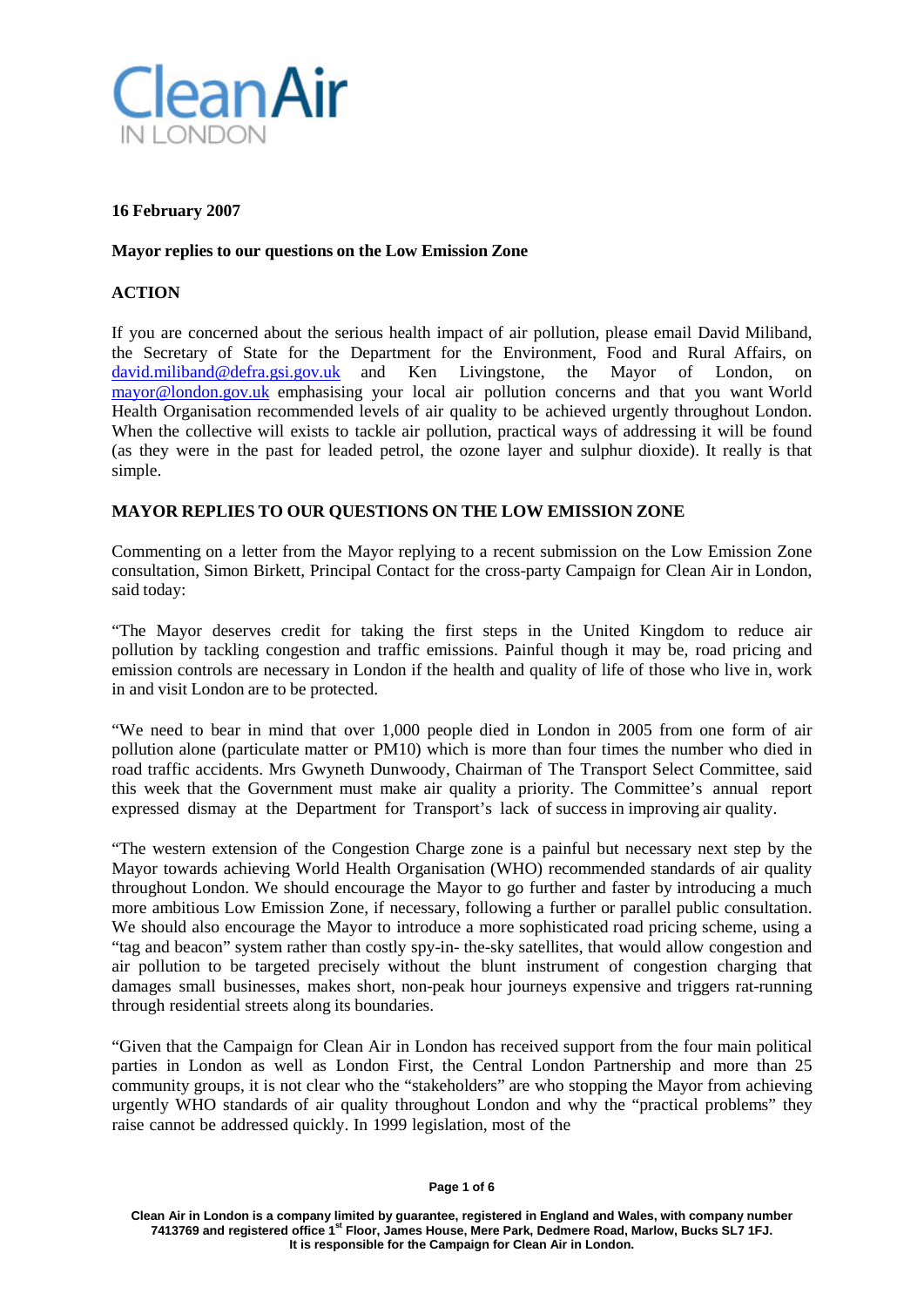

WHO air quality standards were expected to be achieved by January 2010 whereas the Mayor says now that they might not even be achieved by 2015. It is clear from his letter that the Mayor wants to do much more to improve air quality and he should be encouraged to take quickly bold steps to do so."

The Campaign for Clean Air in London "urges the Mayor to implement ambitious measures to improve urgently London's air quality which is amongst the worst in Europe and invites him again to Pledge support for the Campaign for Clean Air in London as many others have now done."

For further information, please see also our website:

### [www.cleanairinlondon.org](http://www.bbc.co.uk/dna/actionnetwork/G1956)

where this Campaign Update has been published today. A recent listing of our supporters appears there.

Please note that replies have not been received yet to campaign letters sent to: the Prime Minister, dated 23 December, inviting him to Pledge support to the Campaign for Clean Air in London; David Miliband, dated 12 November asking further tough questions about the forthcoming National Air Quality Strategy; or to the Mayor dated 3 December with comments on the consultation on revisions to the London Plan. Responses to other correspondence have been posted on our website.

### **Contacts:**

Campaign for Clean Air in London Simon Birkett, Principal Contact.

Contact Simon through the Campaign homepage on the BBC Action Network web link above.

## **TEXT OF LETTER RECEIVED ON TRANSPORT FOR LONDON LETTERHEAD**

Our REF: 07/VD/TFL057000 Mr Simon Birkett The Knightsbridge Association 6 Montpelier Street London SW7 1EZ

9 February 2007

Dear Mr Birkett

#### **Re: Consultation on Low Emission Zone**

Thank you for your email/letter received 15 January addressed to the Mayor of London, Ken Livingstone. I have been asked to respond to you on his behalf. Please accept my apologies for the delay in responding to you.

You raise a number of questions in your letter, each of which I will respond to in turn below. We will

**Page 2 of 6**

**Clean Air in London is a company limited by guarantee, registered in England and Wales, with company number 7413769 and registered office 1st Floor, James House, Mere Park, Dedmere Road, Marlow, Bucks SL7 1FJ. It is responsible for the Campaign for Clean Air in London.**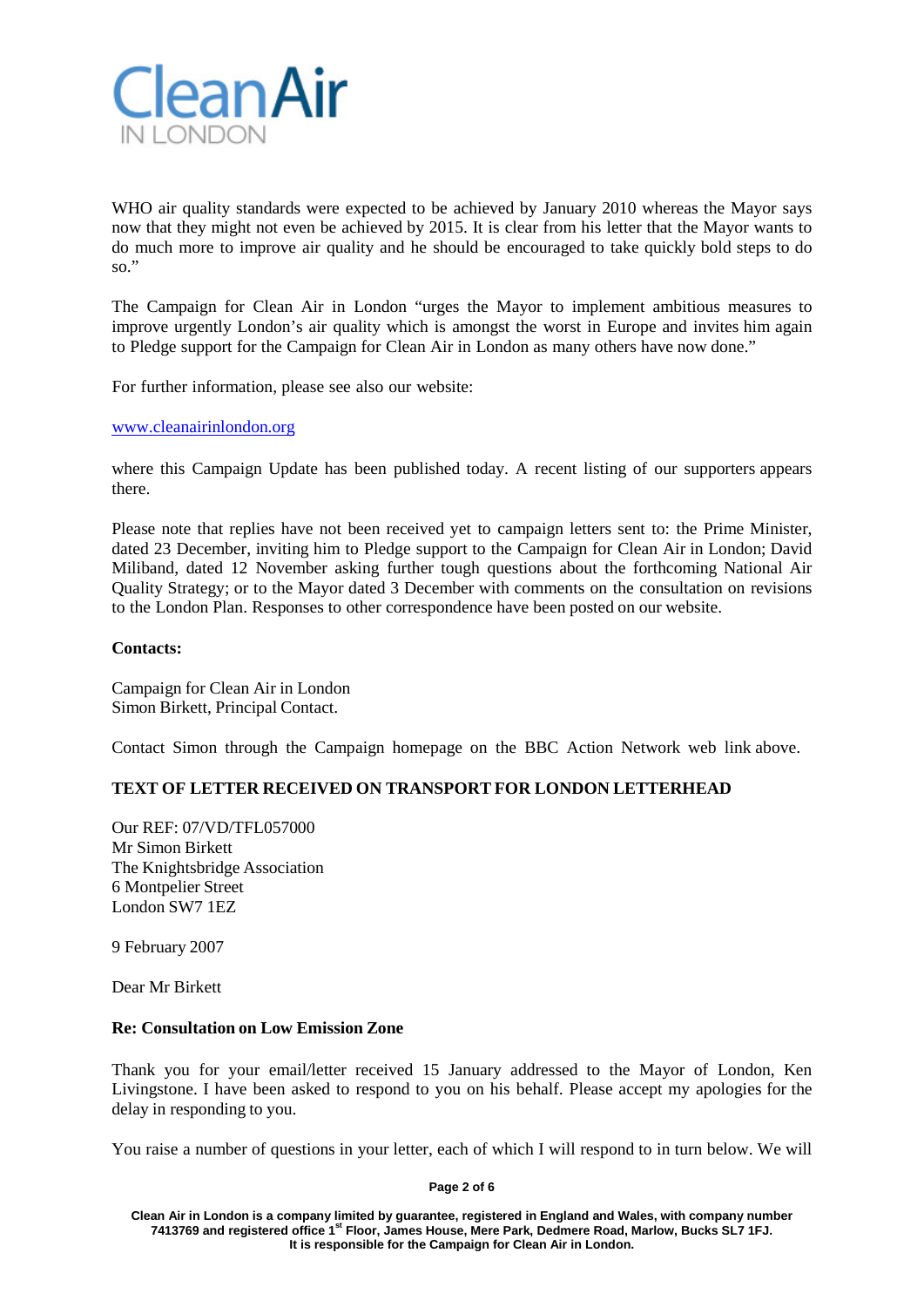

also record the issues raised in your letter as a formal response to the consultation on the LEZ Scheme Order, and send you a separate acknowledgement letter for this.

### **Question 1: Why are nearly three-quarters of a million more Londoners now expected to be exposed to unhealthy levels of nitrogen dioxide (NO2) in the LEZ Base Case for 2008?**

As you indicate, there are differences in the projected figures given in the 'Summary of Projected Impacts' tables , with the November 2006 set of data for this aspect being higher than the January 2006 dataset. The difference is due to updates made to the datasets used in modelling the projected impacts. These are detailed in the section, 'Changes to modelling data and methodologies' on page 28 of the November Supplementary Information, a copy of which is enclosed. Both the data regarding the emissions from the vehicle fleet, and the calculation of how the population would be affected have been updated. We have a duty to publish the most up-to-date information as we consult on the proposed Low Emission Zone. In this instance, the later iteration of modelling indicated that a higher number of Londoners than previously thought would be exposed to NO2 in 2008, were the LEZ not to be implemented.

# **Question 2: Why are EU legal limits and WHO recommended standards for NO2 air quality standards not being met urgently when it is a toxic gas and a strong indicator of the presence of many other dangerous air pollutants?**

In the consultation on the Transport Strategy Revisions (January – April 2006), it was proposed that a NOx standard be included in the emissions standards for the Low Emission Zone, in recognition of that this is indeed a toxic pollutant. However, after a more detailed consideration of the practical difficulties involved, and given feedback from stakeholders, it was decided that, at this stage, the LEZ would not include a nitrogen oxides (NOx) standard. The rationale was that NOx abatement technology is still evolving and there is still no national scheme yet in place for the certification, testing and registration of retrofitted vehicles. Given this, and the need for operators to comply with Euro Standards, the NOx standard is no longer proposed. This does not rule out any future inclusion of such a standard, although this would be subject to a full scheme order consultation. We continue to work with DfT on the development of a NOx standard for future consideration.

However, although no specific NOx standard has been included, it is expected that the LEZ will still lead to reduced NOx emissions, by encouraging the uptake of newer vehicles which emit less of this pollutant. Since NO2 is one of the components of NOx, there is also likely to be a subsequent reduction in NO2 emissions. The table and text in the November 2006

Supplementary Information give more details about these proposed impacts: in 2012 the LEZ is expected to reduce the area exceeding the annual mean NO2 objective by 15.6%. In terms of the key health-based objectives of the LEZ, reductions in PM10 have a significantly greater impact on health than an increase in the proportion of NOx emitted as NO2.

In regard to the introduction of Euro IV standards, which would result in greater reduction of NOx emissions, we are seeking views in the current consultation about the timetable for their introduction. As you know, we originally proposed implementing this standard for HGV's, buses and coaches in 2010 and subsequently moved this back to 2012. This was following representations from operators and manufacturers that there would be practical difficulties in complying with such a standard.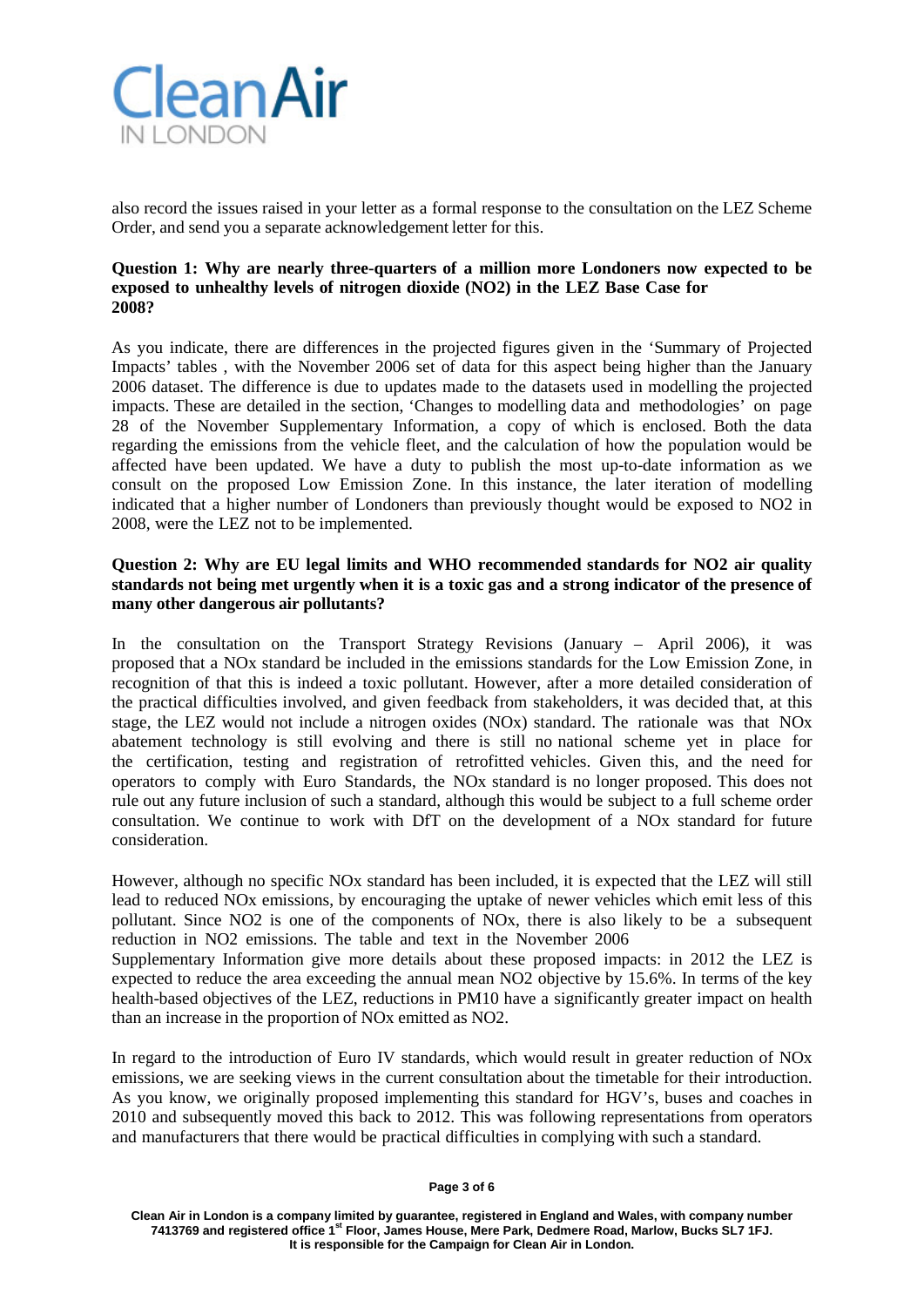

# **Question 3: Why is the LEZ scheme not much more ambitious, effective and well thought through?**

No other city in the UK currently operates a Low Emission Zone, although they operate in several Swedish cities and in Tokyo, with plans to introduce one in Berlin. We believe that this is an ambitious scheme and will have significant air quality and health benefits. Prior to beginning consultation on the proposed LEZ, a feasibility study was carried out which concluded that a LEZ was the most effective policy available to the Mayor in terms of moving London towards meeting its air quality objectives. The study found that, in the absence of national initiatives, a LEZ would be more effective than other measures in reducing the level of air pollution.

We have recently finished consulting on the specific details of the London LEZ and are now preparing a report for the Mayor which will present options and recommendations on how the scheme should be implemented. As in the Transport and Air Quality Strategy Revisions, we need to have regard to the views of the public and stakeholders and consider what is practical and achievable, as well as what will produce the most benefits to London. Since the first consultation, there have been changes proposed which would make the LEZ more effective, such as the introduction of heavier diesel-engine vans and minibuses from 2010. As you know we are also seeking views on the inclusion of other vehicles in the future.

It is also worth noting that the LEZ would not operate in isolation in regard to improving air quality in London. The Mayor's Air Quality Strategy includes a number of initiatives that both work to reduce emissions from vehicles and construction activities; and works with boroughs at local level through the Local Air Quality Management system.

# **Question 4: Why have the latest proposals for the LEZ not taken account of the major changes that have taken place in the external environment since the first LEZ consultation?**

The Mayor shares the concerns of the Association and other Londoners in regard to climate change and other 'green' issues: climate change is his top priority. The LEZ is only one of a number of initiatives which seek to improve the environment. For example, the Mayor has recently announced that he would like to take forward the policy of reducing London's carbon dioxide (CO2) emissions by introducing emissions influenced charging to the extended central London Congestion Charging scheme. The proposals would mean that vehicles with very low levels of CO2 emissions would pay nothing whilst those with very high levels would pay much more, at £25, than the standard £8 charge. It is intended that these proposals would encourage people to take into account the impact of their choice of car on the environment. Any changes to the current scheme would be subject to public and stakeholder consultation before being confirmed.

In terms of developing the proposals between the original consultation on the Transport and Air Quality Strategy Revisions and the recent consultation on the Scheme Order, we are very limited in what we can do. Nevertheless I think we have proposed some notable changes to the scheme since the first round of the consultation. These include the proposal to introduce emission standards for heavier LGV's and minibuses from 2010, and, at the Mayor's request, a commitment to consider the inclusion of cars at a later date. Both of these proposals should be balanced with other changes such as the deferral of the introduction of the Euro IV standard to 2012. In developing the scheme, we have to be mindful of stakeholder and other responses as well as the need to be proactive in improving air quality in London.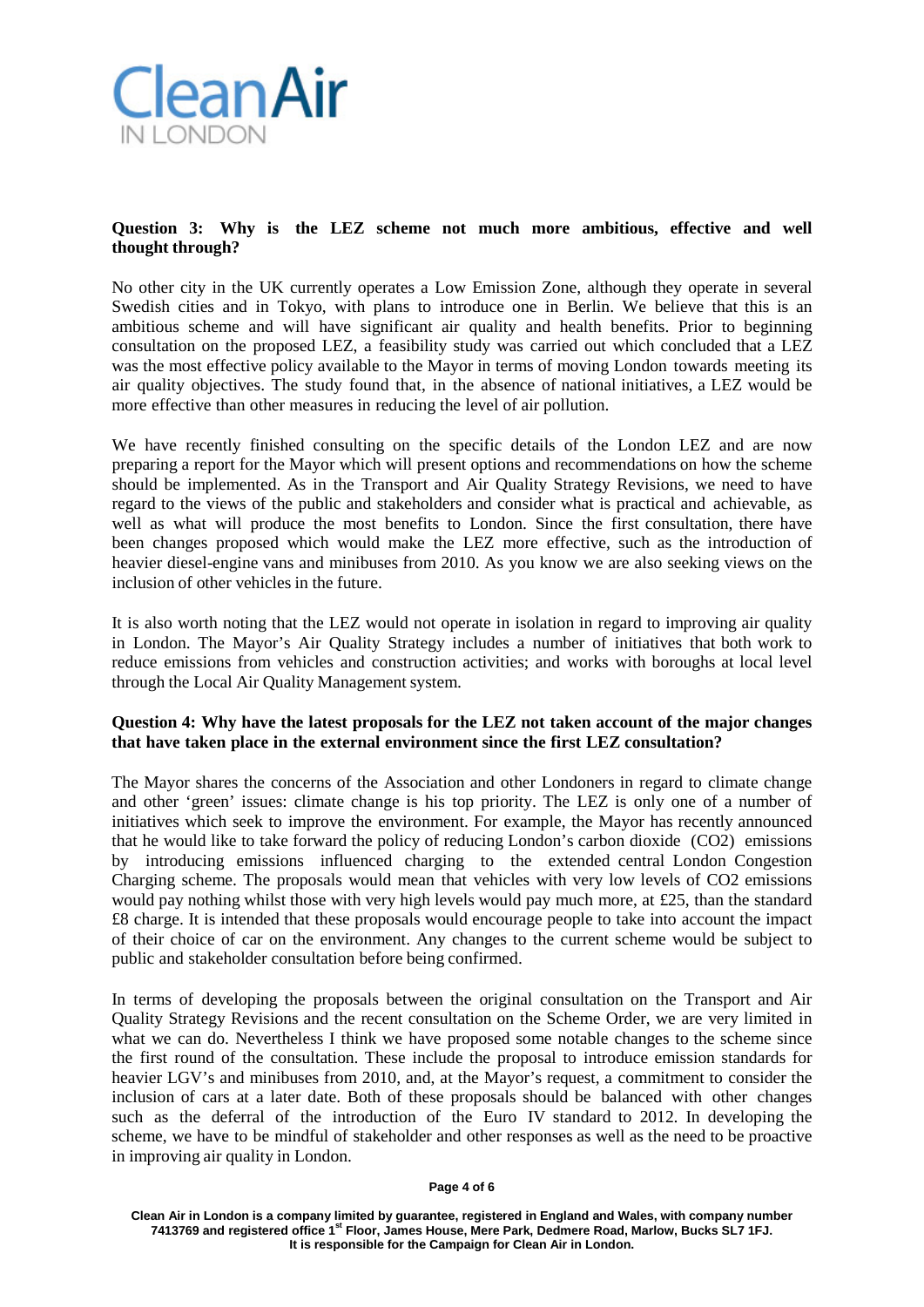

While I acknowledge that there have been many external developments in between the two phases of consultation, we are required to retain the 'core' of what we consult on, in order to provide everyone with a fair chance of understanding and responding to the proposals. We are not permitted to substantially change the parameters of what we consult on during any one discrete consultation, although we do of course further develop the scheme. For example, while in the second phase of consultation we included the option to include cars in the LEZ at a later date, we also made it clear that any such inclusion would be subject to a new round of public consultation, and require a new Scheme Order to be made. Air quality in London was a problem before we began the consultation and it continues to be a problem which we are seeking to address both in the LEZ and other initiatives.

# **Question 5: Why is the opportunity not being taken to introduce a much more ambitious LEZ scheme that would have a major positive impact on air quality and simultaneously deter noncompliant vehicles from entering London?**

The principle aim of the LEZ is to improve air quality by reducing emissions of particulate matter from the heaviest, most polluting diesel-engined vehicles. It was never designed as an initiative to tackle climate change and CO2 emissions. Nor was it intended to be a measure to reduce traffic or congestion. Nevertheless, there are expected to be significant benefits in terms of air quality and health improvement from the proposals as they stand, which are detailed in the Supplementary Information. These have been modelled using both DEFRA and EU Café methodologies. The DEFRA methodology estimates that the proposed LEZ scheme would mean that 86 hospital admissions would be avoided and roughly 40 deaths avoided. The Café methodology predicts that 65 hospital admissions would be avoided, and lead to 210 fewer premature deaths.

Additionally, we believe that the proposed daily charges for non-compliant vehicles are sufficiently high (proposed at £200 per day for HGV's, buses and coaches and £100 per day for LGVs and minibuses), are sufficiently high as to constitute a deterrent to entry. The penalty charges  $(\text{\pounds}1,000)$ and £500 depending on the vehicle) are also sufficiently high as to deter non-compliant vehicles from not paying the daily charge if they decide to enter the zone. This is unlike the congestion zone which is intended to reduce the levels of traffic but not act as a complete prohibition to entry.

As indicated in the responses to Questions 3 and 4, there are other initiatives in place to tackle climate change. You might be interested in the strategies listed on the GLA website at:

## [http://www.london.gov.uk/mayor/environment/climate-change/index.jsp](http://www.bbc.co.uk/go/dna/actionnetwork/F4743496/ext/_auto/-/http%3A/www.london.gov.uk/mayor/environment/climate-change/index.jsp)

**Question 6: Why is action to tackle adequately air pollution being delayed when: (i) over 1,000 people a year are dying early from one form of air pollution alone in London (PM10); (ii) agglomeration benefits will be lost to London through delay; (iii) the consultation documents make clear that the costs of the scheme will be passed on to households (and will be "negligible") along with those who work in London who would be the key beneficiaries of the healthier environment; and (iv) businesses, residents and others will have to suffer necessarily much tougher obligations at short notice later?**

As my answer to Question 3 indicated, the LEZ was shown to be the most effective option available to the Mayor in terms of moving towards meeting air quality objectives. Since the completion of the

**Page 5 of 6**

**Clean Air in London is a company limited by guarantee, registered in England and Wales, with company number 7413769 and registered office 1st Floor, James House, Mere Park, Dedmere Road, Marlow, Bucks SL7 1FJ. It is responsible for the Campaign for Clean Air in London.**